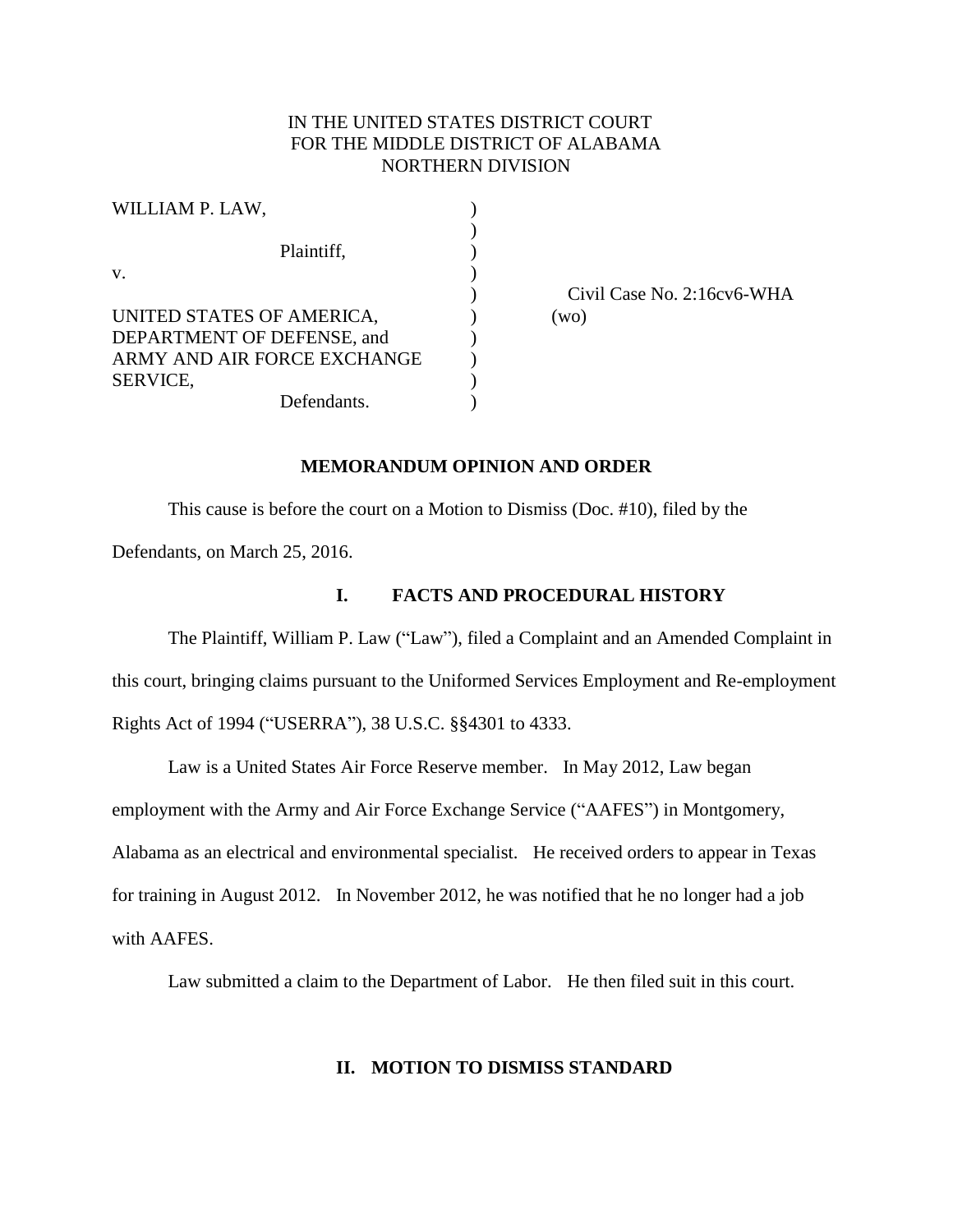A Rule  $12(b)(1)$  motion challenges the district court's subject matter jurisdiction and takes one of two forms: a "facial attack" or a "factual attack." A "facial attack" on the complaint requires the court to assess whether the plaintiff has alleged a sufficient basis for subject matter jurisdiction. *Lawrence v. Dunbar*, 919 F.2d 1525, 1529 (11th Cir. 1990). A "factual attack," on the other hand, challenges the existence of subject matter jurisdiction based on matters outside the pleadings. *Lawrence*, 919 F.2d at 1529. Under a factual attack, the court may hear conflicting evidence and decide the factual issues that determine jurisdiction. *Colonial Pipeline Co. v. Collins*, 921 F.2d 1237, 1243 (11th Cir. 1991). The burden of proof on a Rule 12(b)(1) motion is on the party averring jurisdiction. *Thomson v. Gaskill*, 315 U.S. 442, 446 (1942).

#### **III. DISCUSSION**

The Defendants, the United States of America, the Department of Defense, and the AAFES, have moved to dismiss the Plaintiff's Complaint on the ground that the Plaintiff failed to exhaust his USSERA claim with the Merit System Protection Board ("MSPB"). The Defendants argue that a plaintiff can proceed directly in federal district court against a private or State employer under the USSERA, but there is a regulatory scheme which must be followed when a plaintiff's claim is against a federal agency. *See* 38 U.S.C. §4324.

The Plaintiff does not dispute that he has not exhausted his claim with the MSPB. The Plaintiff states in his brief that before he filed his Complaint, he submitted his claim to the Department of Labor and was instructed by a person within the Department to pursue the claim in court. (Doc. #14 at p.4). The Plaintiff contends, therefore, that he sufficiently pursued administrative remedies. Alternatively, he asks that the dismissal be done without prejudice so that he can exhaust his claim.

2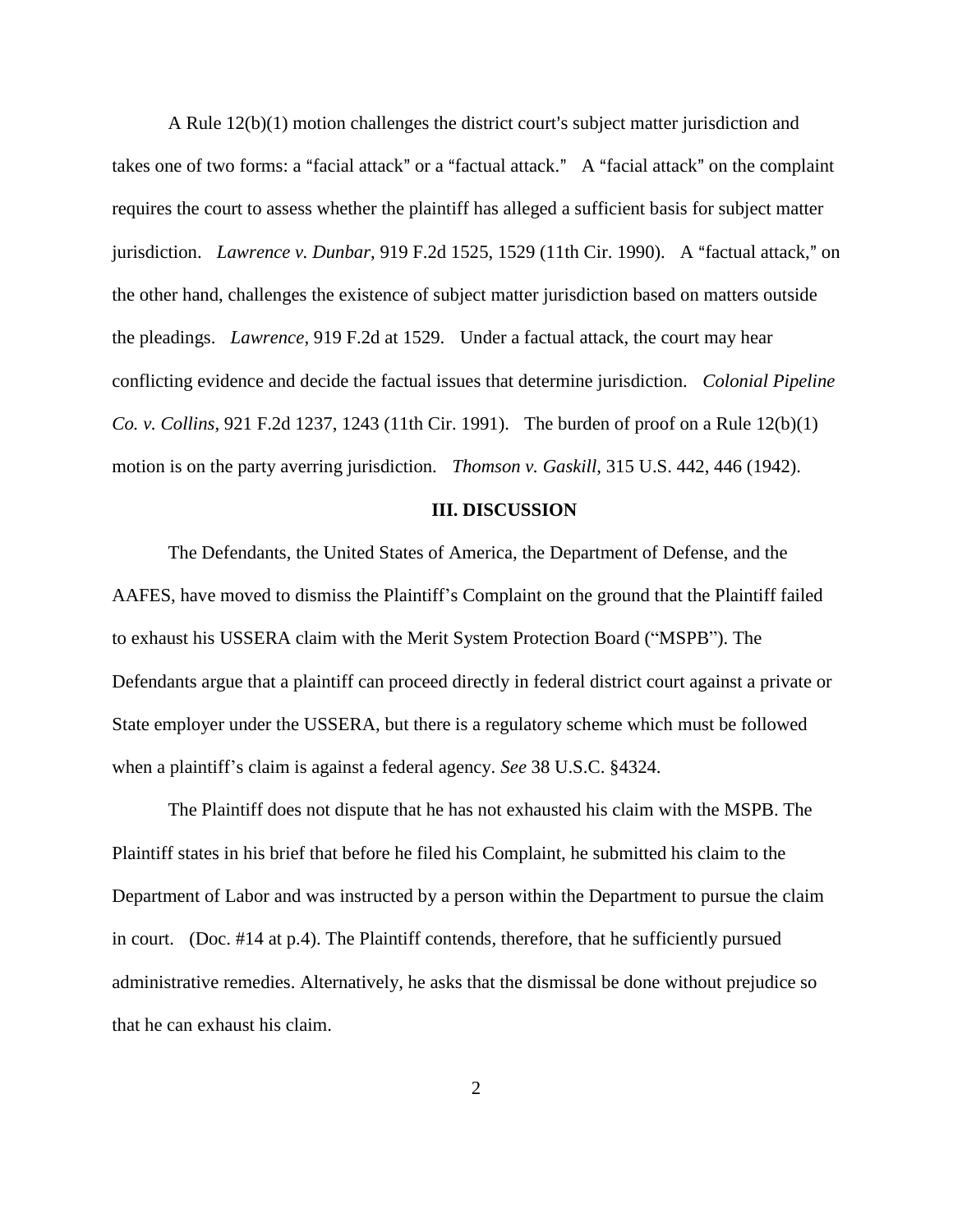Under the United States Code, a person can submit a USERRA complaint against a federal agency to the Secretary of Labor or can submit a complaint directly to the MSPB. 38 U.S.C. §4324. "Section 4324 does not authorize a private USERRA action against the Federal Government, as an employer, in federal district court; rather, it confers jurisdiction upon the Merit Systems Protection Board." *Dew v. United States*, 192 F.3d 366, 372 (2nd Cir. 1999). Decisions of the MSPB are subject to review in the Court of Appeals for the Federal Circuit. *Id.* (citing 38 U.S.C. §4324(d)). Pursuant to a provision of the Code of Federal Regulations cited by the Defendants, under the USERRA, when an appellant receives notice from the Secretary of Labor that the Secretary's efforts have not resolved the complaint, the appellant may file a USERRA appeal with the Board. 5 C.F.R. §1208.11.

To the extent that Law has argued that he was advised incorrectly by someone within the Department of Labor that he could file suit without making his claim before the MSPB, as the Defendants point out, the Supreme Court has held that the United States can only be bound by the mistaken representations of an agent if it is "clear that the representations were within the scope of the agent's authority." *Office of Pers. Mgmt. v. Richmond*, 496 U.S. 414, 420 (1990). That showing has not been made here, so the court cannot conclude that Law's identified representation has satisfied his exhaustion requirement in this case.

The Defendants, however, also state that they do not object to a dismissal so that Law can pursue his administrative remedies, as that is the course which Law should have taken. The court will dismiss the Amended Complaint without prejudice so that Law can pursue his claim before the MSPB.

#### **IV. CONCLUSION**